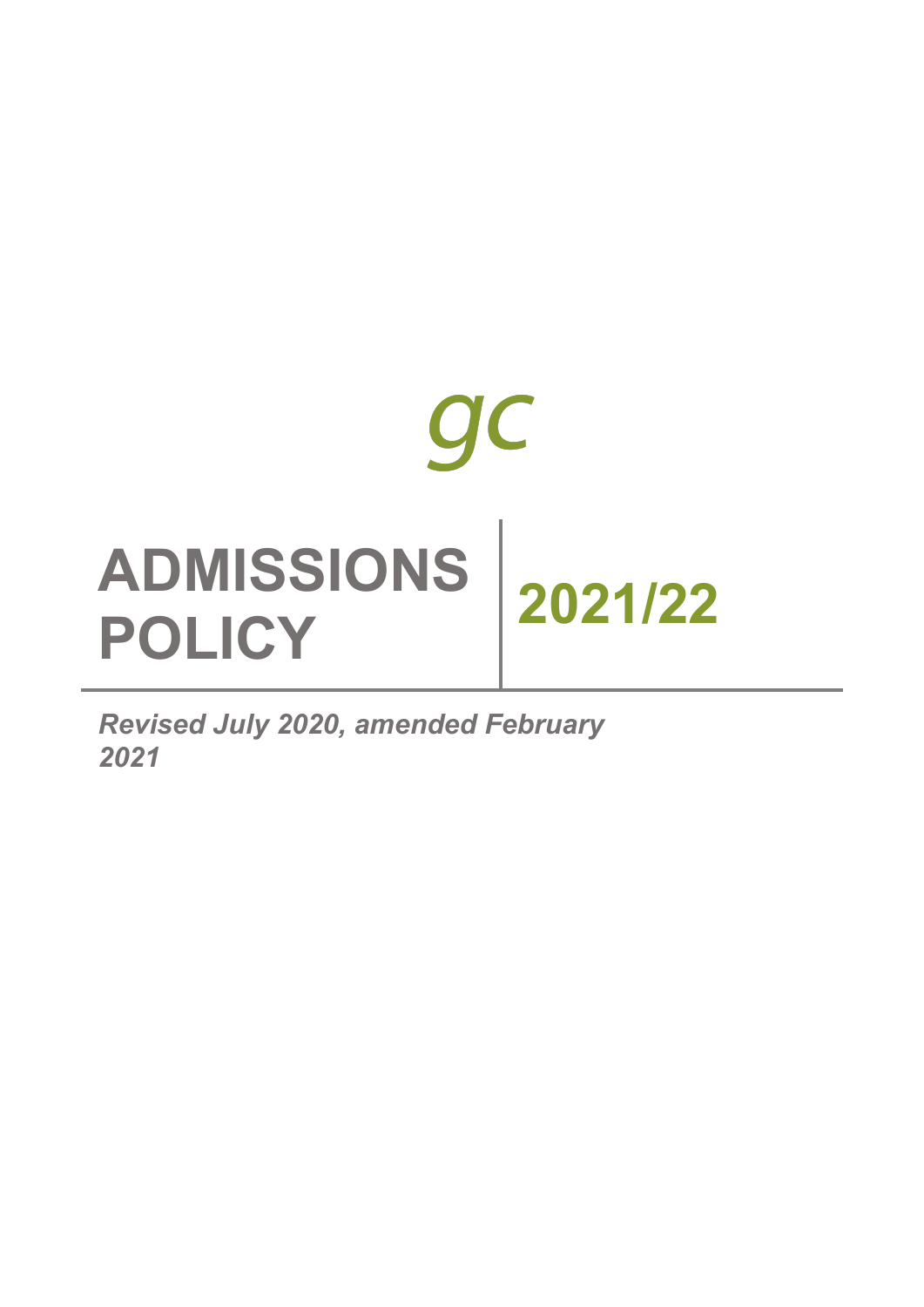### **GREENHEAD COLLEGE - ADMISSIONS POLICY 2021-22**

The College will be offering a curriculum which concentrates on delivering A Level (or equivalent) qualifications to students aged 16-18. Governors have agreed the following admissions policy for entry in August/September 2021, for which the Enrolment Days will be Tuesday, 31 August 2021 and up to and including Friday, 3 September 2021. Any changes to these dates will be communicated to students and parents/carers in advance.

The closing date for applications will be Friday, 5 February 2021.

The College expects that the demand for places in September 2021 will exceed capacity.

#### 1. **Applicants from 11-16 partner schools**

All Saints **Netherhall** Colne Valley **Newsome** Honley **Newsome** North Huddersfield Trust King James's Royds Hall

Moor End Salendine Nook

- a) Applicants from the schools listed above will have priority.
- b) The cancellation of GCSE exams in summer 2021 due to COVID-19 will not affect an applicant's place, providing they meet the entry requirements as outlined in points c) and d).
- c) In order to access a course at the College, applicants will be required to achieve a minimum of grade 4 in GCSE English Language and GCSE Mathematics, and a minimum of grade 6 in three GCSE subjects. (This may include English Language and Maths.)
- d) Applicants will be required to achieve specific entry requirements for the individual subjects offered by the College.
- e) In the absence of GCSE exams in summer 2021, applicants will not be required to achieve any further entry requirements (such as sitting entrance tests) to secure their place, other than the ones specified in points c) and d).
- f) An applicant who does not meet the College's entry requirements should complete the 'late consideration form' in the first instance (available on the College's website). If the College is unable to offer them a place for 2021-22, they may ask to defer their place to 2022-23 and seek to meet the College's entry requirements by taking GCSE exams the following summer. They would be guaranteed a place for 2022-23 providing i) they formally asked the College to defer their entry to the following year and ii) they met the College's entry requirements from obtaining improved performance in their GCSE exams.
- g) The College will review these entry requirements should the need arise in order to make adjustments to the number of places available to students for 2021-22.
- h) The College will also review its entry requirements on an annual basis alongside its Admissions Policy.

Note i) English Literature counts as a separate GCSE but is not a substitute for achieving a minimum of grade 4 in GCSE English Language.

Note ii) the specific entry requirements for individual subjects are listed on the College's website and in its prospectus.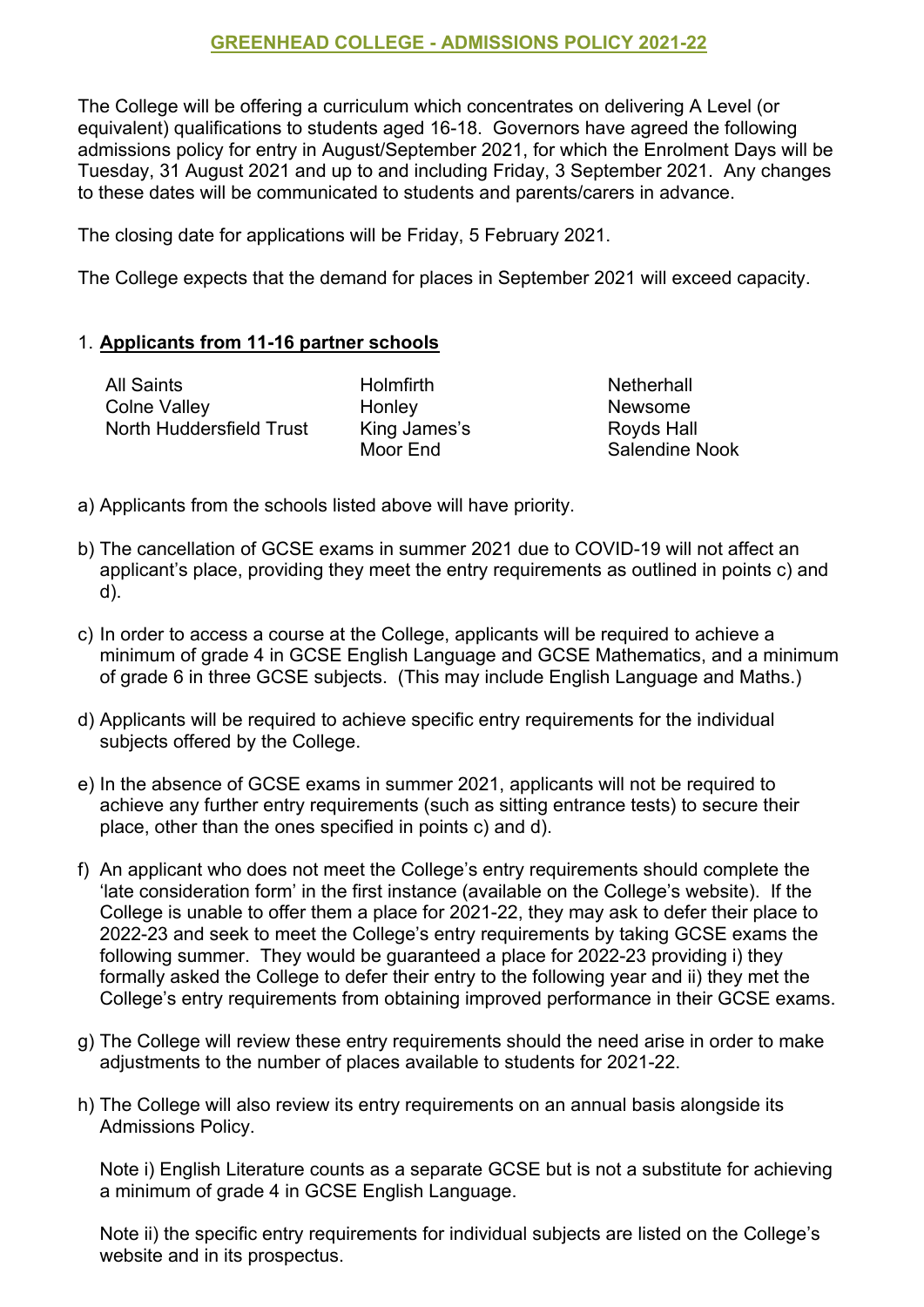Note iii) GCSE equivalents, such as BTEC or Cambridge Technical subjects, are accepted as valid entry onto the equivalent courses listed on the College's website and its prospectus. They are not a substitute for an applicant achieving the general requirements listed in 1c), above.

# 2. **Applicants from all other schools**

- a) Offers of places will be made on the basis of mock, current achievement or attainment grades and/or actual GCSE results presented at the interview and the availability of places remaining on courses.
- b) There will be no geographical priority.
- c) Once an offer is made to undertake a course of A Levels, an applicant must achieve the same minimum requirement stipulated for a partner school student (see section 1, points b-f, above).

# 3. **All applicants**

- a) Students accepted for entry in August/September 2021 will receive offers of places by letter by Monday, 26 April 2021 in all cases.
- b) Any responses to a rejection should be made in writing to the Deputy Principal within five working days of the date of the rejection letter. The response of the Deputy Principal will be conveyed in writing by Monday, 10 May 2021.

### 4. **Admissions interviews**

Due to the COVID-19 pandemic, the College will be unable to undertake face-to-face interviews with applicants either in partner schools or directly on site. As interviews will be carried out on a one-to-one basis between a designated member of College staff and the applicant, for safeguarding purposes the College reserves the right to record the interview.

Interviews will be carried out using MS Teams or a similar video link. In such circumstances, the applicant will be advised before the interview that it is being recorded. All interview recordings will be deleted after 20 days unless they are required for a specific purpose, in which case the applicant will be advised. In exceptional circumstances and by arrangement, the applicant (with or without parents/carers) may view the recording of their interview in College but will not be permitted to retain a copy.

### 5. **Looked after children**

Applications from looked after children who would normally attend a partner school but currently attend a Non-Partner School for reasons outside of their control will be treated as applicants from Partner Schools.

### 6. **Applicants with disabilities or learning difficulties**

The College welcomes all students who achieve the entry requirements. Where applicants have a disability or learning difficulty we will endeavour to ensure that there is continuity of support and that they have equal access to the opportunities and